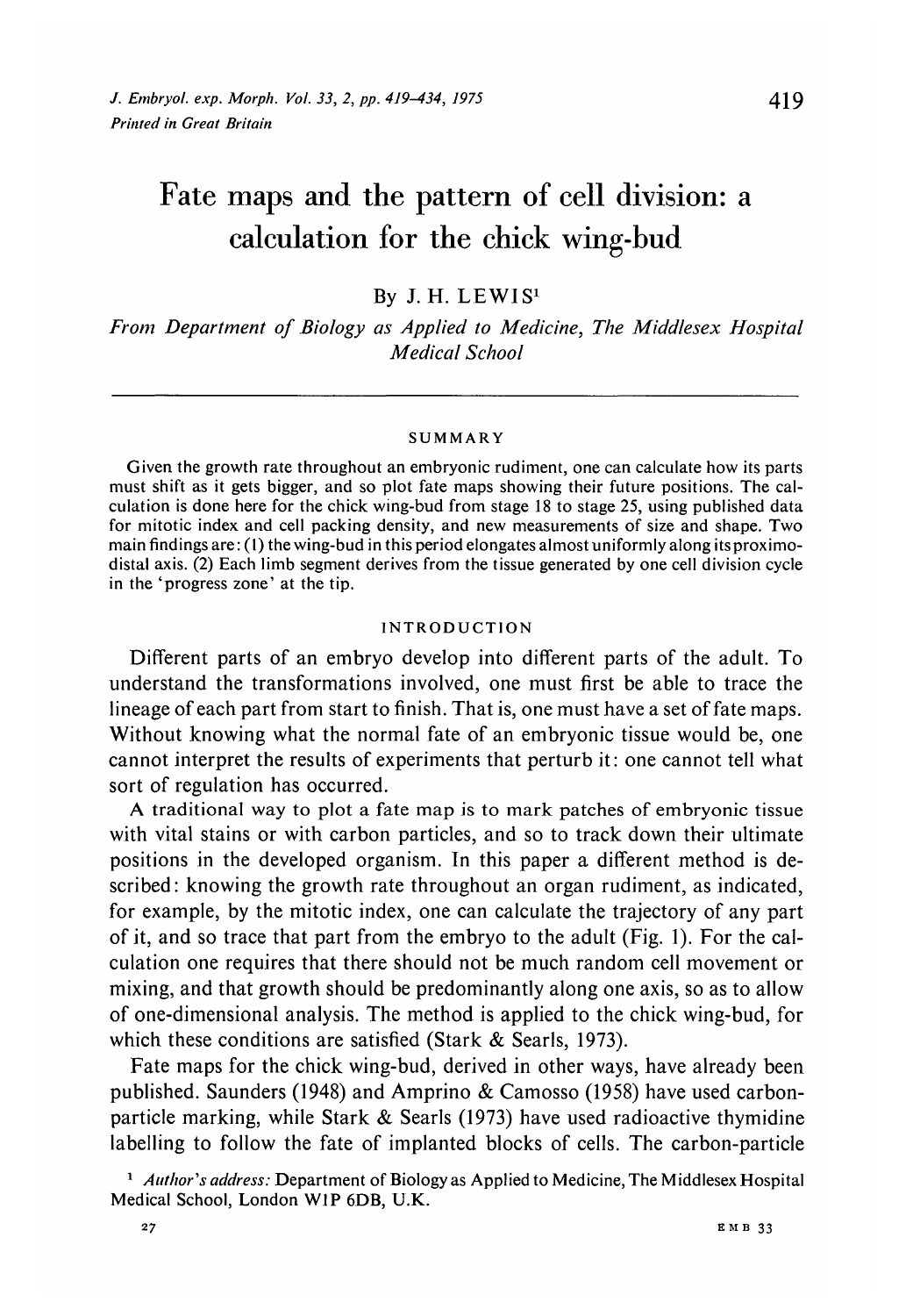

Fig. 1. An idealized outgrowth, elongating along the axis *AE,* is shown at three successive stages, marked I, II and III. Knowing the relative growth rates in the regions *AB, BC, CD* and *DE* at stage I, one can calculate the new positions to which the cells at *B*, *C* and *D* will have advanced by stage II, and so on for subsequent stages. The calculation is taken as far as a stage where one can by some other means identify the positions of the prospective parts of the adult (indicated by shading at stage III). One can then trace back the positions from which these must have originated at the earlier stages.

method seems to be accurate for the later stages and for the more proximal parts of the limb-bud. But for the distal parts of the early bud it is not reliable. The clusters of carbon particles spread out in the limb mesenchyme and probably shift a little relative to the cells they are supposed to mark. This introduces large errors and uncertainties when applied to the distal parts of early limb-buds, because those parts start small, and are destined to grow and expand by a very large factor. Particles implanted in a single tight cluster may end up scattered over the whole length of a long bone (Amprino & Camosso, 1958; Hampé, 1959). With radioactive labelling, one can at least be confident that the marker does not get separated from the tissue in which it was first incorporated. On the other hand, one cannot be sure how far normal development is disrupted by the grafting of the blocks of radioactive tissue; nor is it easy to locate the grafts accurately in early limb-buds. Thus it seems worthwhile to try to derive a set of fate maps for the early stages by another method, requiring neither surgical interference nor the use of unreliable markers.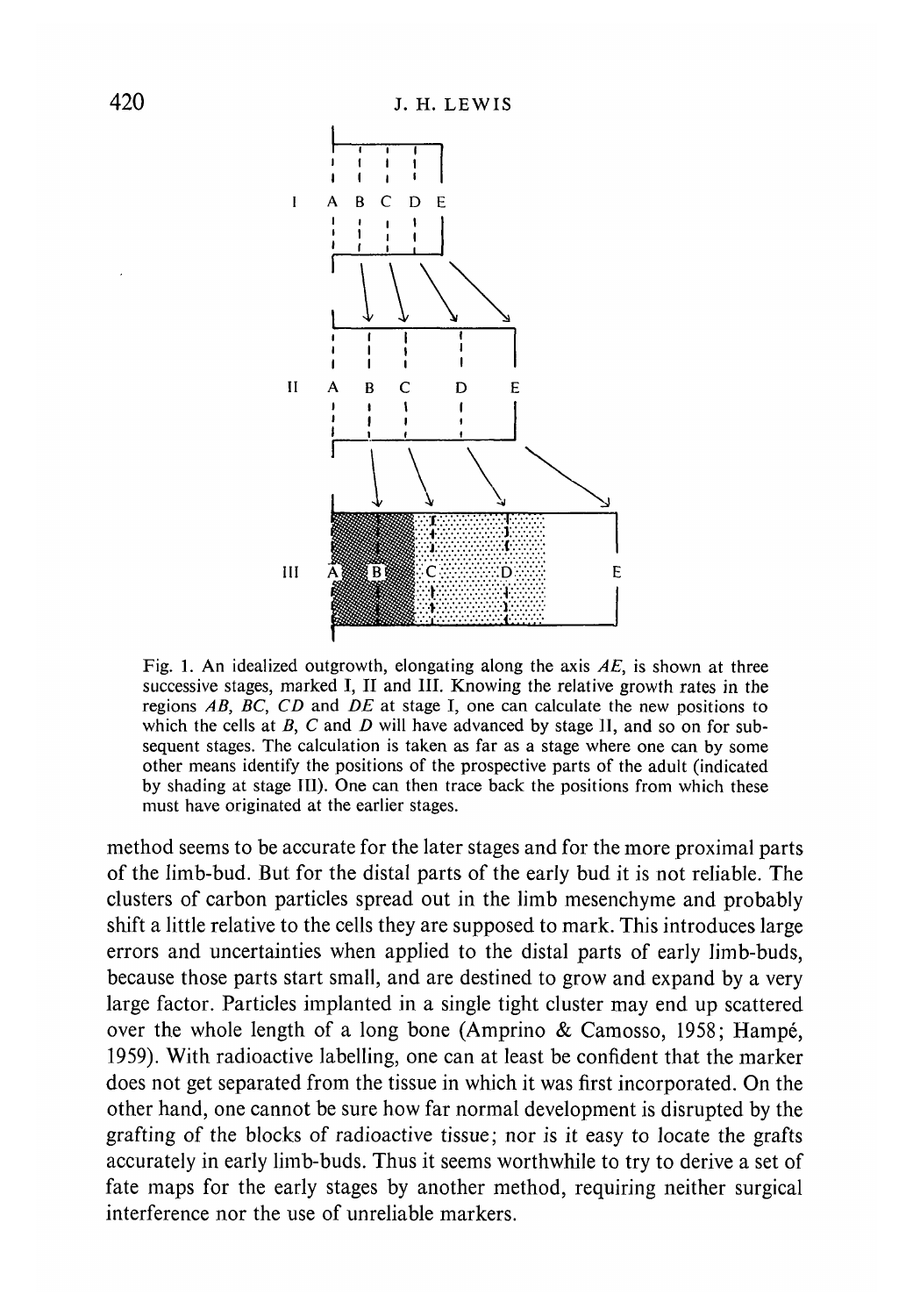I calculate here the displacements of the parts of the wing-bud from stage 18 to stage 25 (Hamburger & Hamilton, 1951), and relate the parts of the stage-25 bud to the parts of the adult wing by means of a fate map of Amprino & Camosso (1958), which is probably reliable for this late stage.

As a by-product, the calculation yields the relationship between the morphological stage of the wing-bud, and the number of division cycles that the mesenchyme cells at its tip have undergone since the beginning of outgrowth. The results imply that, in terms of the progress zone theory (Summerbell, Lewis & Wolpert, 1973; Summerbell & Lewis, 1975), it takes about one division cycle to lay down the rudiment of each bone or row of parallel bones in the limb. This casts an intriguing light on our hypothesis that positional values are assigned by a timing mechanism, and that cell divisions are the ticks of the clock.

#### MATERIAL AND METHODS

## A. *Experiment*

White Leghorn chicken eggs were used; they were incubated at 38 °C and windowed in the usual way after about 3 days of incubation. Data for mitotic index and cell population density in the wing-bud are taken from the papers of Hornbruch & Wolpert (1970) and Summerbell & Wolpert (1972). To find the cross-sectional area of the wing-bud as a function of distance from the tip, two or more embryos were used for each stage from 18 to 25 inclusive. My staging probably conforms to the normal standard (Hamburger & Hamilton, 1951) to within  $\pm \frac{1}{2}$  a stage, but may be somewhat less accurate for stage 18. The segment of the trunk carrying the wing-buds was cut out and fixed for at least 2 h in Karnovsky's fixative diluted to half strength, dehydrated through graded alcohols to epoxy propane, and embedded in Araldite. The right wing-bud was mounted for sectioning in a plane perpendicular to its proximo-distal axis, and a Cambridge Huxley-pattern Ultramicrotome Mark I was used to cut 1  $\mu$ m sections at a succession of distances inwards from the tip.

The interval between sections was measured by the micrometer advance of the knife, to an accuracy of better than  $\pm 5\%$ . The sections were stained with toluidine blue, and the outline of the mesenchyme was drawn at a fixed magnification on card, using a Wild camera lucida. The card was cut out and weighed, giving a value for the cross-sectional area of the embedded mesenchyme accurate to within about  $\pm 5\%$ . The total length of limb-bud sectioned, from tip to base, was noted: the base was taken to be the centre of the interface between limb tissue and coelom. The limb-buds had shrunk during fixation and embedding, so that this length was about 30  $\%$  less than the length measured *in vivo.* The calculations, however, depend essentially on relative rather than absolute lengths, and so are not upset by shrinkage, if that shrinkage is uniform. The main error probably comes from the difficulty of defining accurately the position of the base of the bud and the alignment of its proximo-distal axis. The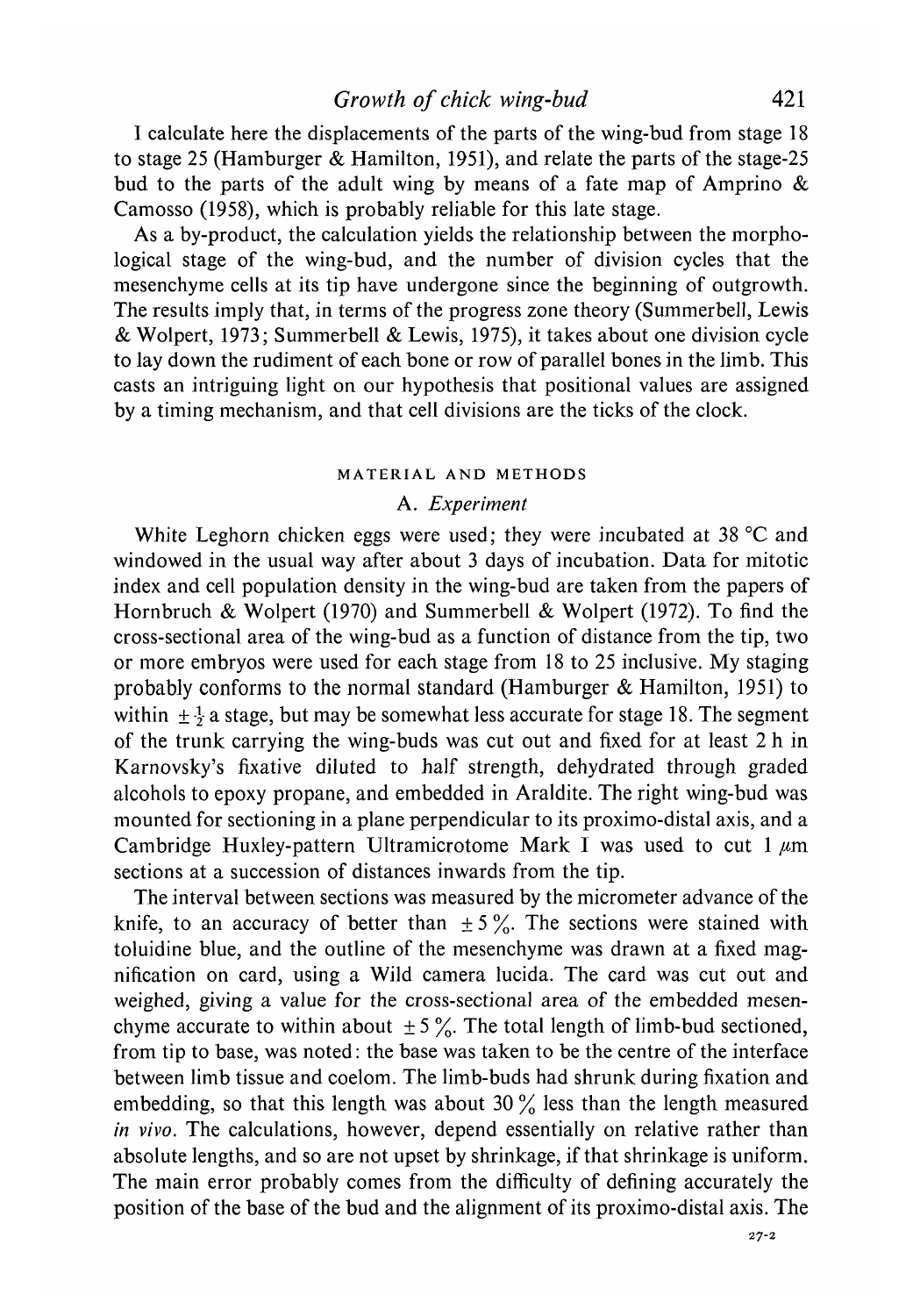errors are likely to be particularly bad at stage 18, for which the boundary between limb-bud and flank is ill-defined.

#### B. *Calculation*

Let us consider the displacements of tissue along the proximo-distal axis of outgrowth only; and let *x* be the distance from the tip along this axis. For each stage *S*, we need the following data:  $L_s$ , the total length from the tip to the base of the bud, i.e. to the coelom;  $A_s(x)$ , the cross-sectional area of the bud at the level x;  $\rho_s(x)$ , the mean number of cells per unit volume or 'cell density' at the level x;  $\mu_s(x)$ , the mean mitotic index at the level x. From these we can work out:  $N<sub>s</sub>(x)$ , the total number of cells within a distance x from the tip, and  $R<sub>s</sub>(x)$ , the total number of new cells created per unit time by mitosis in the population within the distance *x* from the tip. Specifically

$$
N_s(x) = \int_0^x A_s(x') \rho_s(x') dx', \qquad (1)
$$

$$
R_s(x) = \int_0^x A_s(x') \rho_s(x') \mu_s(x') \frac{1}{m_s} dx',
$$
 (2)

where  $m<sub>s</sub>$  is the duration of the mitotic phase of the cell cycle, and is assumed constant over the limb-bud. The lengths of the other phases of the division cycle, however, and the proportion of cells engaged in the division cycle, may vary: the formula for  $R_s(x)$  involves no assumption that they are constant. Let  $\Delta t_s$  be the time interval between stage *S* and the next stage *S'*. Let  $\Delta N_s(x)$  be the total number of new cells created in the time interval  $\Delta t_s$  by mitosis in the population which at stage *S* lay within the distance *x* from the tip. Then provided  $\Delta t_s$  is short compared with the cell cycle time, we have

$$
\Delta N_s(x) = R_s(x)\Delta t_s
$$
  
= 
$$
\frac{\Delta t_s}{m_s} \int_0^x A_s(x') \rho_s(x') \mu_s(x') dx'.
$$
 (3)

The population of  $N_s(x)$  cells which filled the region within x from the tip at stage *S*, will grow by stage *S'* to a population of  $N_{s'}(x')$  cells filling the region within  $x'$  from the tip, where

$$
N_{s'}(x') = N_s(x) + \Delta N_s(x). \tag{4}
$$

We can solve this equation numerically, and so find the new position  $x'$  to which the cells at x are displaced during the growth from stage S to stage  $S'$ . By repeating the procedure for successive stages, we can trace the fate of the different parts of the limb-bud from the earliest stage in our calculation to the latest. The calculation in this paper is not taken beyond stage 25, since the one-dimensional description begins to break down as the central tissue differentiates into cartilage and becomes more and more different from peripheral tissue in its density and growth rate.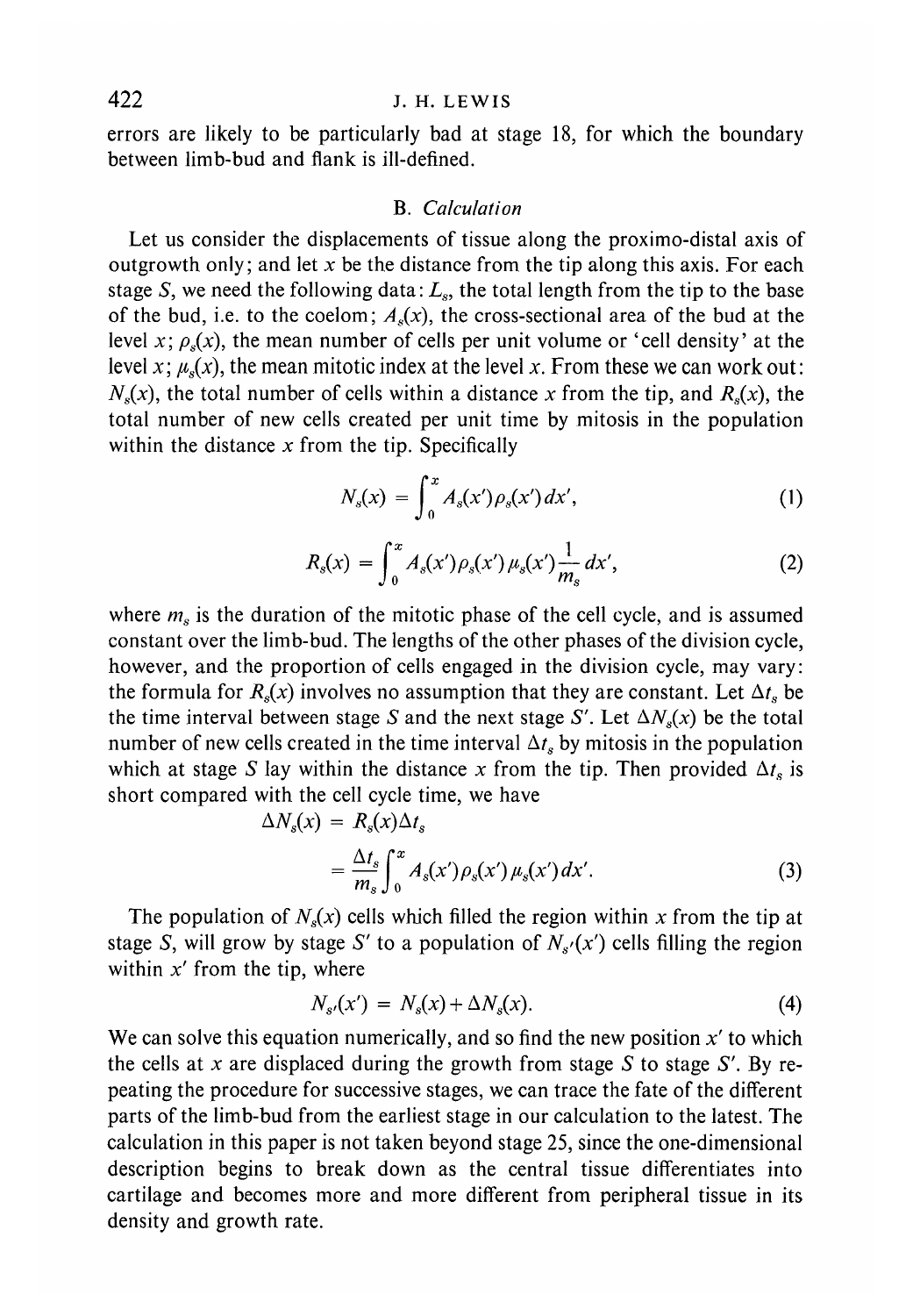*Growth of chick wing-bud* 423

The calculation in practice involves two extra steps. First, since the value of  $\Delta t_s/m_s$  is not accurately known from other sources, we deduce it from the increment of the total number of cells in the whole limb-bud, using equations (3) and (4):

$$
\frac{\Delta t_s}{m_s} = \left[ N_{s'}(L_{s'}) - N_s(L_s) \right] \left[ \int_0^{L_s} A_s(x') \rho_s(x') \mu_s(x') dx' \right]^{-1}.
$$
 (5)

This makes the final results independent of the absolute value of the mitotic index, and sensitive only to the ratios of the mitotic indices for the different parts of the limb. If, for example, two observers use different criteria to define a mitosis, they will get different absolute values for the mitotic index in each region; but provided the counts of the one bear a constant proportion to the counts of the other (Summerbell, 1973), the calculation will give the same results whichever set of measurements is used.

Secondly, we have to deduce  $\rho<sub>x</sub>(x)$ , the number of cells per unit volume, from counts of  $\sigma_s(x)$ , the number of cell nuclei per unit area in histological sections. If the nuclei have no preferred orientation and the average nuclear size is independent of the packing density  $\rho$ , we have simply

$$
\rho_s(x) = c\sigma_s(x),\tag{6}
$$

where *c* is a constant, whose value we do not in fact need to know, since it cancels out of our calculation. But if, for example, the average nuclear volume is inversely proportional to the local cell density, and the effective section thickness is small compared with the nuclear diameter, we have instead

$$
\rho_s(x) = c' \sigma_s^2(x),\tag{7}
$$

where *c'* is again a constant whose value we do not need to know. From Summerbell's (1973) measurements, it seems that equation (7) should be more nearly correct. In any case, I have repeated the whole fate map calculation using the relationships (6) and (7) in turn. The final results differ by only a negligible amount. The results shown in Fig. 4 were calculated assuming equation (7). The calculation is easily done on a computer. A Fortran program was used, involving linear interpolation between the points specified, and integrating by a trapezoidal rule with a step size of 25  $\mu$ m.

#### RESULTS

#### *Fate maps*

The cross-sectional area  $A_s(x)$  of the wing-bud as a function of the distance x from the tip is shown for each stage *S* from 18 to 25 in Fig. *2a* and *b.*

Each curve represents the mean of two or more sets of measurements. The variation from specimen to specimen is exemplified in Fig. 3, which shows the individual measurements for four wing-buds all judged to be at stage 24. The measured lengths *Ls* of the embedded wing-buds are shown in Fig. 4: for the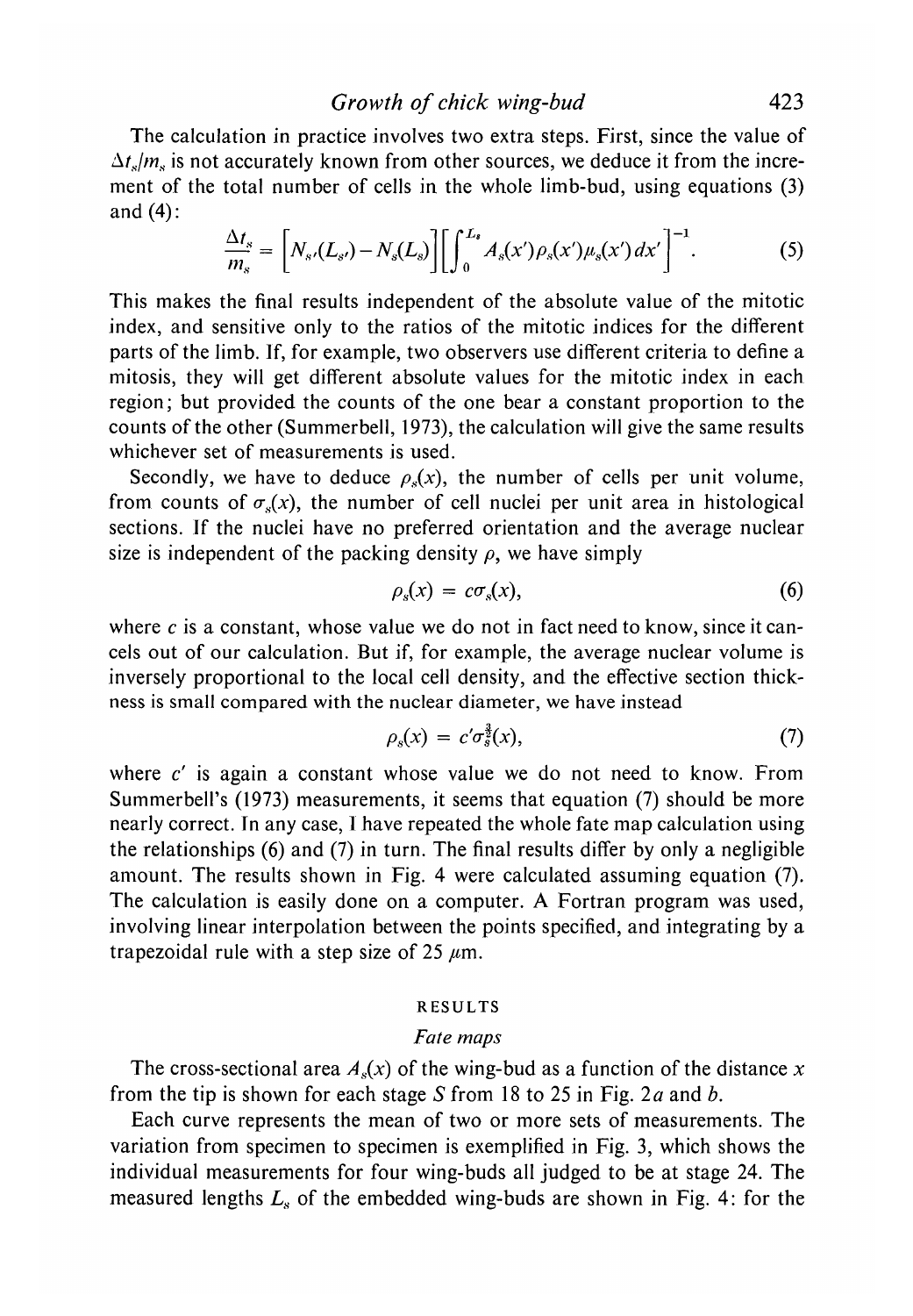

Fig. 2. The cross-sectional area *A* of the wing-bud, as a function of the distance *x* from its tip, for each stage from 18 to 25, as marked. Each curve represents an average of the directly measured curves for at least two fixed, embedded specimens.

calculation I took a mean at each stage. Graphs of areal cell density  $\sigma_s(x)$  and mitotic index  $\mu_s(x)$  can be found in the papers of Summer bell & Wolpert (1972) and Hornbruch & Wolpert (1970). Tables 1, *2,* 3, and 4 give the corresponding figures for  $L_s$ ,  $A_s(x)$ ,  $\sigma_s(x)$  and  $\mu_s(x)$  that were used in the present computation.

To plot the fate maps, 10 equally-spaced starting points were chosen along the proximo-distal axis of the stage-18 wing-bud. Each of these points may be regarded as the initial position of a particular cell lineage. The subsequent mean positions of each lineage were then calculated as far as stage 25. The results are shown in the right-hand half of Fig. 5. It can be seen that the expansion of the limb is very nearly uniform along its length, throughout the period from stage 18 to 25. The lineage starting half-way along the wing-bud at stage 18 thereafter remains roughly at the mid-point, departing from it in fact by no more than  $\pm$  5 % of the length of the bud.

A fate map of Amprino & Camosso (1958) serves to relate the parts of the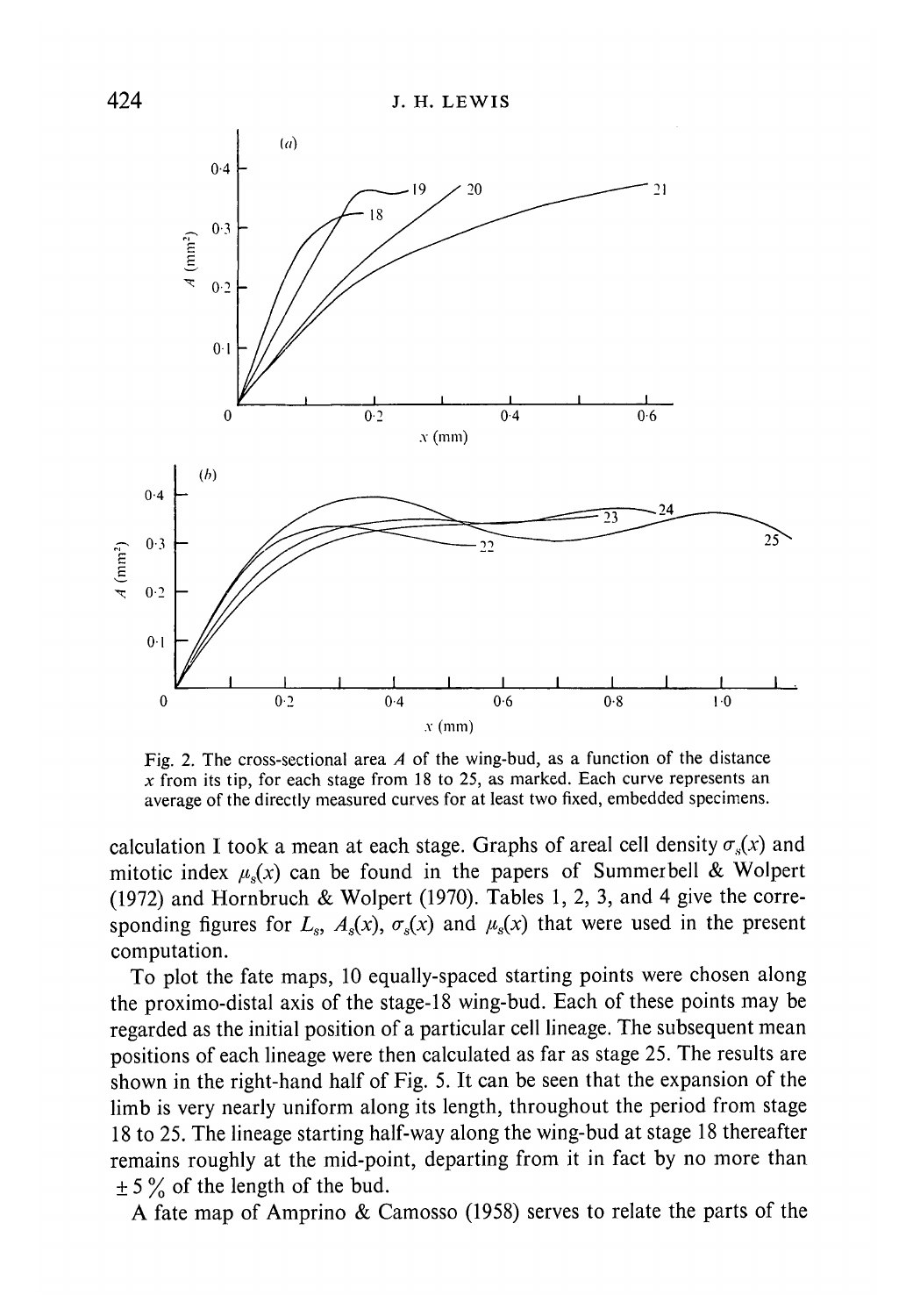

Fig. 3. The cross-sectional area *A* as a function of the distance *x* from the tip, for each of 4 specimens ( $\bullet$ ,  $\triangle$ ,  $\nabla$  and  $\bigcirc$ ), all taken to be at stage 24. The curve represents a mean, judged by eye.



Fig. 4. The measured lengths *Ls* of individual wing-buds fixed and embedded at different stages S. The line joins the mean values, rounded to the nearest  $25 \mu m$ , as used in the computation. Note that although the length at what I took to be stage 21 is, perversely, slightly greater than at stage 22, the shape and density are such that the number of cells in the stage-2l bud is slightly less than at stage 22 (see Fig. 6): this suggests that the stage-2l specimens shrank anomalously when fixed and embedded. Mean lengths from flank (not coelom) to tip, as measured *in vivo,* for my stage 19-25 specimens were respectively 275, 375, 650, 800, 1050, 1250 and 1550  $\mu$ m.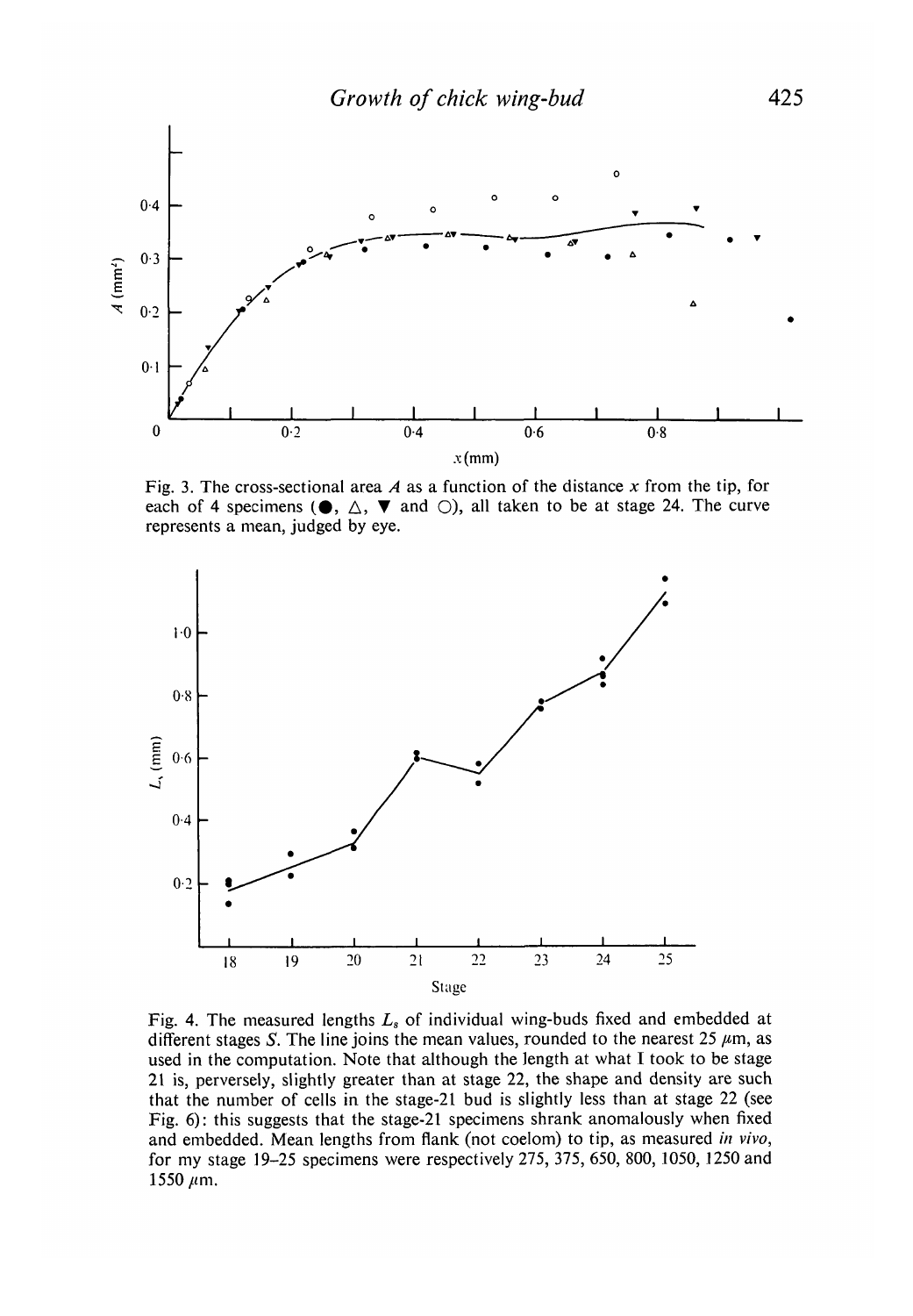Table 1. *The mean length, L, of a fixed and embedded wing-bud, as a function of stage, S*

| Stage, $S$             | 18 | 19    | 20  | 21  | 22  | 23  |     |  |
|------------------------|----|-------|-----|-----|-----|-----|-----|--|
| Length, $L(\mu m)$ 175 |    | - 250 | 375 | 600 | 550 | 775 | 875 |  |

Table 2. *The cross-sectional area, A, of the fixed and sectioned wing-bud, as a function of the distance, x, from the tip, and of the stage, S*

|          |   | Distance from tip, $x$ ( $\mu$ m) |      |      |      |                              |      |      |      |      |  |  |  |  |
|----------|---|-----------------------------------|------|------|------|------------------------------|------|------|------|------|--|--|--|--|
| Stage, S | 0 | 125                               | 250  | 375  | 500  | 625                          | 750  | 875  | 1000 | 1125 |  |  |  |  |
|          |   |                                   |      |      |      | Area, $A$ (mm <sup>2</sup> ) |      |      |      |      |  |  |  |  |
| 18       | 0 | 0.30                              | 0.30 |      |      |                              |      |      |      |      |  |  |  |  |
| 19       | 0 | 0.27                              | 0.37 |      |      |                              |      |      |      |      |  |  |  |  |
| 20       | 0 | 0.18                              | 0.30 | 0.41 |      |                              |      |      |      |      |  |  |  |  |
| 21       | 0 | 0.17                              | 0.26 | 0.31 | 0.35 | 0.37                         |      |      |      |      |  |  |  |  |
| 22       | 0 | 0.24                              | 0.33 | 0.32 | 0.29 | 0.29                         |      |      |      |      |  |  |  |  |
| 23       | 0 | 0.18                              | 0.29 | 0.33 | 0.34 | 0.34                         | 0.35 | 0.35 |      |      |  |  |  |  |
| 24       | 0 | 0.21                              | 0.31 | 0.34 | 0.35 | 0.34                         | 0.36 | 0.36 |      |      |  |  |  |  |
| 25       | 0 | 0.24                              | 0.36 | 0.39 | 0.35 | 0.31                         | 0.31 | 0.34 | 0.36 | 0.31 |  |  |  |  |

Table 3. The areal cell density,  $\sigma$ , as a function of the distance, x, from the tip, *and of the stage, S*

| Stage, $S$ 0 | Distance from tip, $x (\mu m)$ |        |          |      |                                                          |        |          |      |      |      |  |
|--------------|--------------------------------|--------|----------|------|----------------------------------------------------------|--------|----------|------|------|------|--|
|              |                                | 125    | 250      | 375  | 500                                                      | 625    | 750      | 875  | 1000 | 1125 |  |
|              |                                |        |          |      | Density, $\sigma$ (cells per 1000 $\mu$ m <sup>2</sup> ) |        |          |      |      |      |  |
| 18           | 12.3                           | $11-2$ | $11-2$   |      |                                                          |        |          |      |      |      |  |
| 19           | 15.8                           | 14.4   | 13.8     |      |                                                          |        |          |      |      |      |  |
| 20           | 14.8                           | 14.9   | 15.0     | 13.8 |                                                          |        |          |      |      |      |  |
| 21           | 14.7                           | 16.6   | 17.0     | 18.0 | 15.6                                                     | 15.6   |          |      |      |      |  |
| 22           | $16-1$                         | 17.0   | $17 - 4$ | 18.9 | 18.2                                                     | $17-8$ |          |      |      |      |  |
| 23           | 17.6                           | $17-4$ | 17.8     | 19.8 | $20-7$                                                   | 19.9   | 22.6     | 22.6 |      |      |  |
| 24           | 18.6                           | 18.4   | 19.2     | 22.0 | 24.1                                                     | 24.0   | $25 - 1$ | 25.3 |      |      |  |
| 25           | 19.7                           | 19.4   | 20.6     | 24.3 | 27.5                                                     | 28.2   | $27 - 7$ | 28.0 | 27.5 | 27.5 |  |

From Summerbell & Wolpert (1972). Gaps in their data are filled in by linear interpolation (italicized).

stage-25 bud to the parts of the adult limb. Since the wing-bud outline that they draw for stage 24 corresponds more closely to what people in this laboratory judge to be the Hamburger-Hamilton stage 25 than does their stage 25, I adopt their stage-24 fate map as my stage-25 fate map, and use it together with the right-hand half of Fig. 5 to trace back the origins of the adult parts to early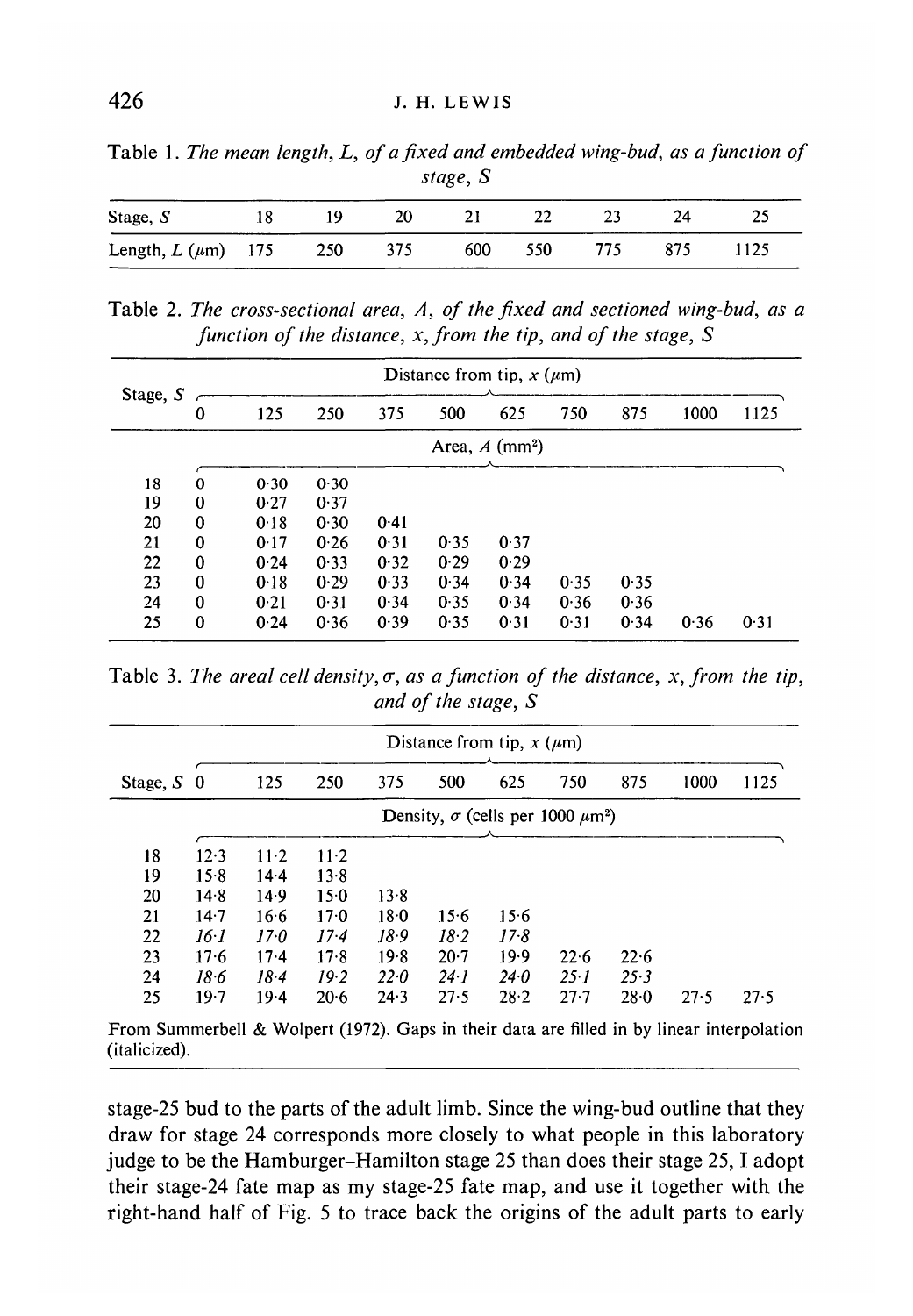| Stage, $S$ | Distance from tip, $x$ ( $\mu$ m) |       |        |             |                          |     |     |             |      |      |  |
|------------|-----------------------------------|-------|--------|-------------|--------------------------|-----|-----|-------------|------|------|--|
|            | - 0                               | 125   | 250    | 375         | 500                      | 625 | 750 | 875         | 1000 | 1125 |  |
|            |                                   |       |        |             | Mitotic index, $\mu$ (%) |     |     |             |      |      |  |
| 18         | 12.1                              | 12.3  | 12.5   |             |                          |     |     |             |      |      |  |
| 19         | 12.4                              | 11.5  | $10-7$ |             |                          |     |     |             |      |      |  |
| 20         | 9.5                               | $8-7$ | 8.5    | $8 \cdot 1$ |                          |     |     |             |      |      |  |
| 21         | 7·1                               | 6.7   | 7.5    | $8-1$       | 7.1                      | 5.4 |     |             |      |      |  |
| 22         | 6.5                               | 6.2   | 7.7    | 7.7         | 6.3                      | 5.2 |     |             |      |      |  |
| 23         | 5.9                               | 5.7   | 7.9    | 7.3         | 5.5                      | 5.0 | 4.8 | 4.3         |      |      |  |
| 24         | 6.6                               | 6.2   | 6.7    | 6.0         | 4.8                      | 4.4 | 4.3 | $4 \cdot I$ |      |      |  |
| 25         | 7.2                               | 6.8   | 5.6    | 4.7         | 4.2                      | 3.8 | 3.8 | 4.0         | 3.6  | 3.6  |  |

Table 4. The percentage of cells in mitosis,  $\mu$ , as a function of the distance, x, *from the tip, and of the stage, S*

stages. The results are shown in the left-hand half of Fig. 5. It should be emphasized that, in the present essentially one-dimensional calculation, the curvature of the boundaries between limb territories off the main proximo-distal axis of the bud remains uncertain. In Fig. 5, following Amprino  $\&$  Camosso, I draw the boundaries somewhat arbitrarily as straight lines orthogonal to the main axis.

# *Population growth and the cell cycle count*

The computer program prints out, among other things, the total number of cells in the wing-bud at each stage, divided by a certain constant, *K,* of the order of unity. (The exact value of  $K$ , for present purposes, does not matter; assuming a mean nuclear diameter of 6  $\mu$ m (Summerbell, 1973), I estimate roughly that  $K = 4$ .) The numbers printed out are graphed on a logarithmic scale in Fig. 6. It can be seen that, for example, the number of cells in the stage-25 wing-bud is 140 times as great as in the stage 19, corresponding to 3-8 population doublings. Setting aside the rather unreliable results for stage 18, the calculated number of cells at any stage is probably not in error by more than about  $\pm 30\%$ , so that the figure of 3-8 population doublings between stages 19 and 25 is probably accurate to within about  $+0.7$ .

From the fate map calculations, one can also deduce the number of doublings undergone by specific parts of the whole population, and in particular by the cells near the tip of the wing-bud, that is, in the progress zone (Summerbell *et al.* 1973; Summerbell & Lewis, 1975). At stage 25, there are calculated to be  $61000K$ mesenchyme cells within 300  $\mu$ m of the tip, where *K* is the constant mentioned above. Tracing their lineage back, one finds that they derive from the 1700K cells within 51  $\mu$ m of the tip at stage 18, the numbers at intermediate stages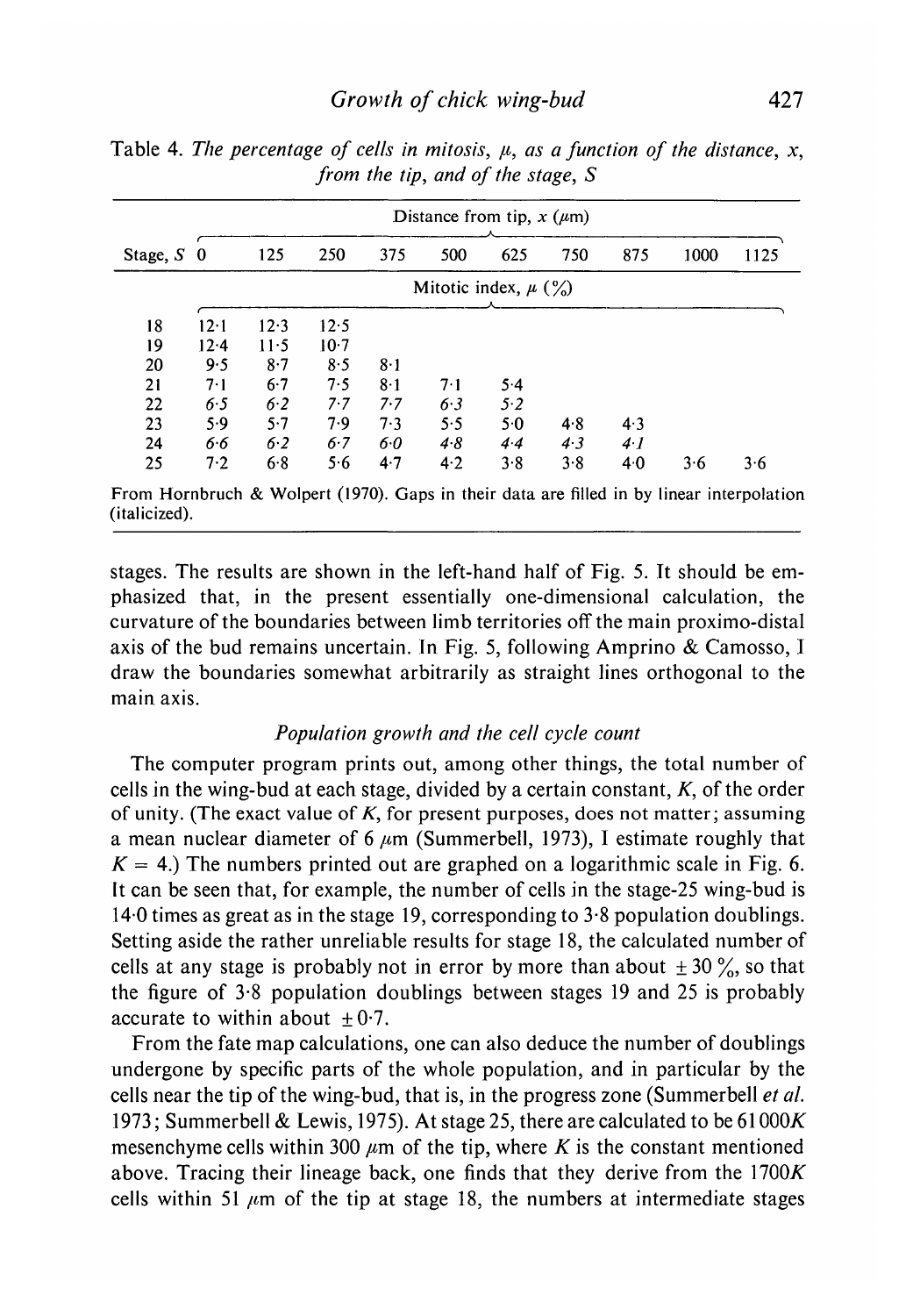

Fig. 5. In the right-hand half of the figure, each horizontal line represents the proximo-distal axis of a wing-bud at the stage specified. (The scale is corrected by a uniform factor for shrinkage.) The downward lines show the displacements of the cell lineages from one stage to the next. The strip at the bottom shows the correspondence at stage 25 with the parts of the adult, according to the fate map of Amprino & Camosso (1958). The trajectories of those parts are hence traced back to the earlier stages, giving the fate maps shown on the wing-bud outlines on the left. In transferring the calculated results onto these standard *in vivo* dorsal views, I scale down the stage-21 axis, as though allowing for anomalous shrinkage (see legend to Fig. 4).

being shown in Fig. 7. The number of times this sub-population doubles, from stage 18, is indicated on the same graph. Since, according to our observations, there is practically no cell death in the mesenchyme at the tip of the wing-bud, and all the cells there are actively dividing (Summerbell & Lewis, 1975), one may equate the number of population doublings with the number of cell cycles.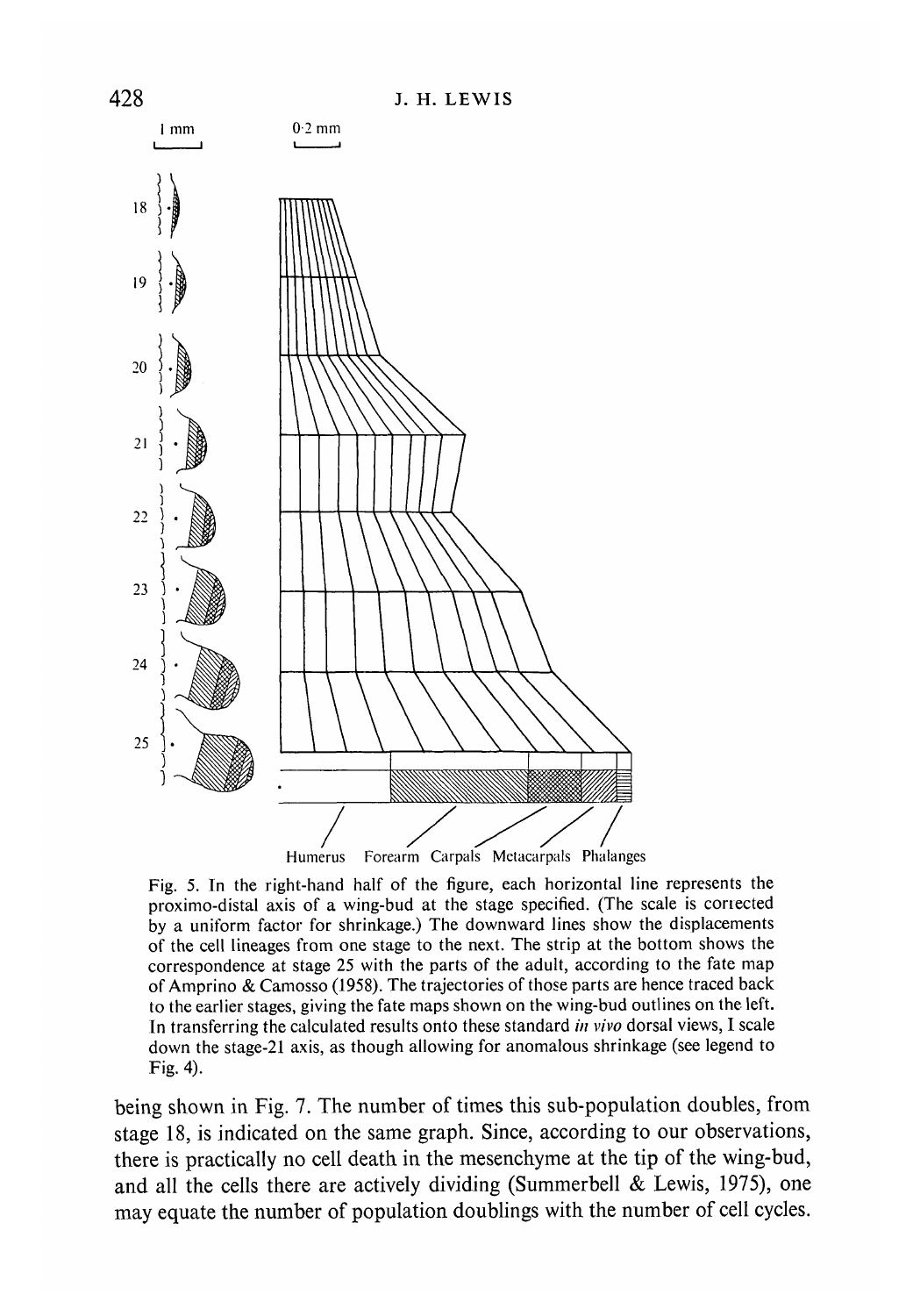

Fig. 6. The total number of cells in the wing-bud as a function of stage. The ordinate axis on the right gives the number of population doublings that have occurred.

This gives directly the number of cell cycles which elapse at the tip of the limbbud from stage 18 onwards as far as stage 25. This is the number which we have elsewhere called the *age* of the limb-bud, r (Summerbell & Lewis, 1975). One can easily extrapolate to somewhat later stages, as follows. From stage 22 up to stage 27, and probably some way beyond, the mitotic index of the mesenchyme at the tip stays roughly constant at  $6.5(±0.7)$ %, and the time per stage stays roughly constant at 8 h (Hornbruch & Wolpert, 1970; Hamburger & Hamilton, 1951). The number of cell cycles per stage should therefore also be roughly constant, assuming that the constancy of the mitotic index implies constancy of the cell cycle time. One can therefore make a simple linear extrapolation of the age-versus-stage graph, based on its gradient in the region from stage 22 to stage 25, as shown in Fig. 7. The same straight line provides a good fit also to the points calculated for the earlier stages; throughout the period of limb development which concerns us, 1 division cycle of the tip mesenchyme corresponds to very nearly 1-5 Hamburger-Hamilton stages. No point on the graph departs by more than  $\pm 0.8$  of a stage from this linear relationship. For general purposes, the age-versus-stage relationship is probably best read off from the fitted straight line, which represents a way of smoothing out idiosyncrasies in my staging.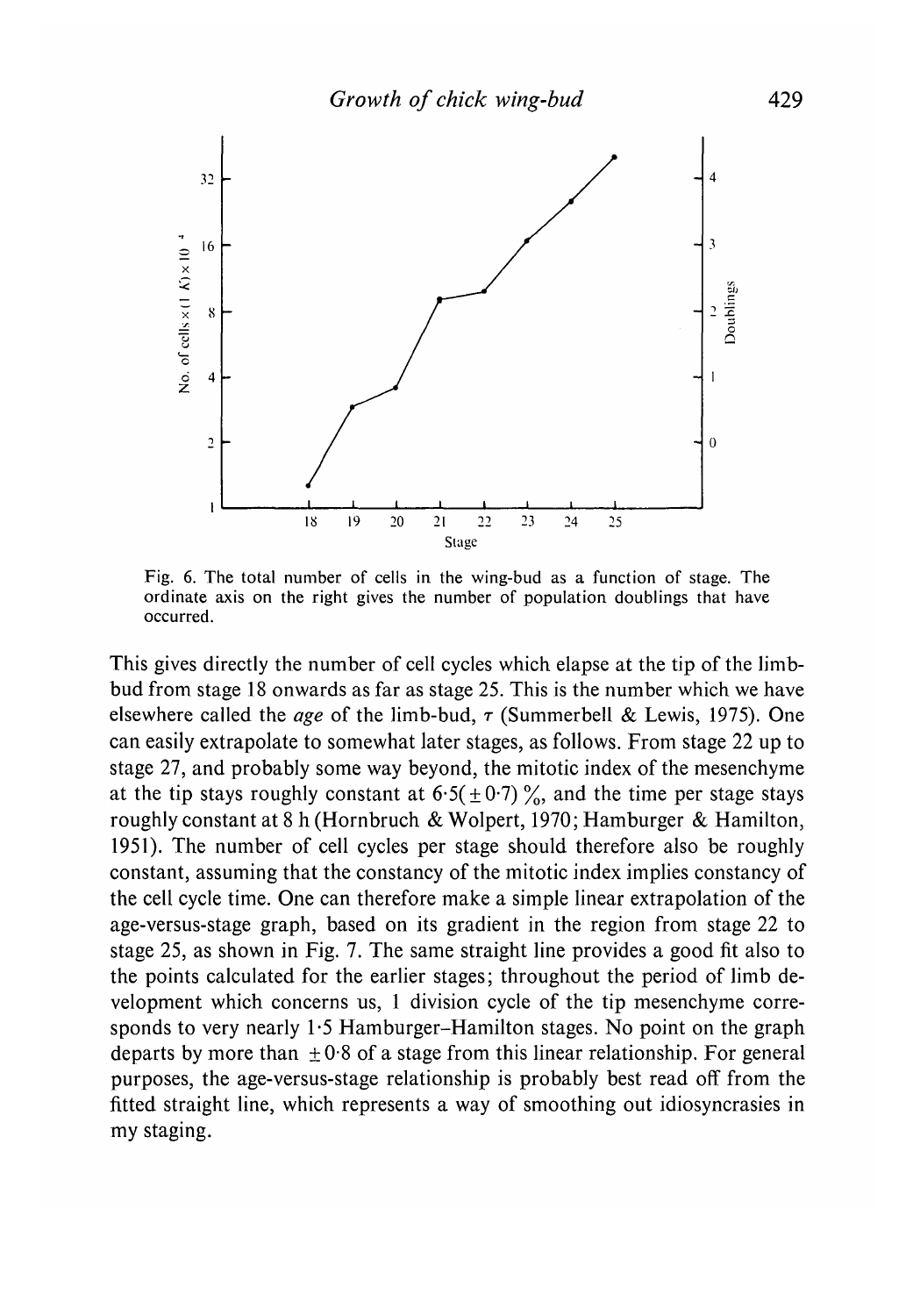

Fig. 7. Cell proliferation at the tip of the wing-bud. The left-hand ordinate gives for each stage the number of cells ancestral to those within 300  $\mu$ m of the tip at stage 25. The right-hand ordinate gives the corresponding number of population doublings and hence of cell division cycles at the tip since about stage 18; this is the age of the wing-bud,  $\tau$ . The significance of the fitted straight line is explained in the text.

#### DISCUSSION

# *Fate maps for the chick wing-bud*

As far as the proximal parts are concerned, there is fairly good agreement between the fate maps worked out here and those of Saunders (1948), of Amprino & Camosso (1958), and of Stark & Searls (1973). The discrepancies concern the distal parts. The wrist and hand, for example, simply are not represented in the fate maps of Saunders for stages 19 and earlier, or in those of Amprino & Camosso for stages 21 and earlier; this reflects the inadequate resolving power of the carbon-particle marker method. Stark & Searls, using tritiated thymidine labelling, are able to plot the presumptive digits even at the earliest stages; but they allot practically no space on their fate maps to the presumptive carpals. By contrast, the fate maps calculated here follow Amprino & Camosso (1958) in showing the presumptive carpal region as a much larger fraction of the early wing-bud than it is of the adult wing. There is evidence from other sources that the early rudiment of the carpal region is indeed disprc-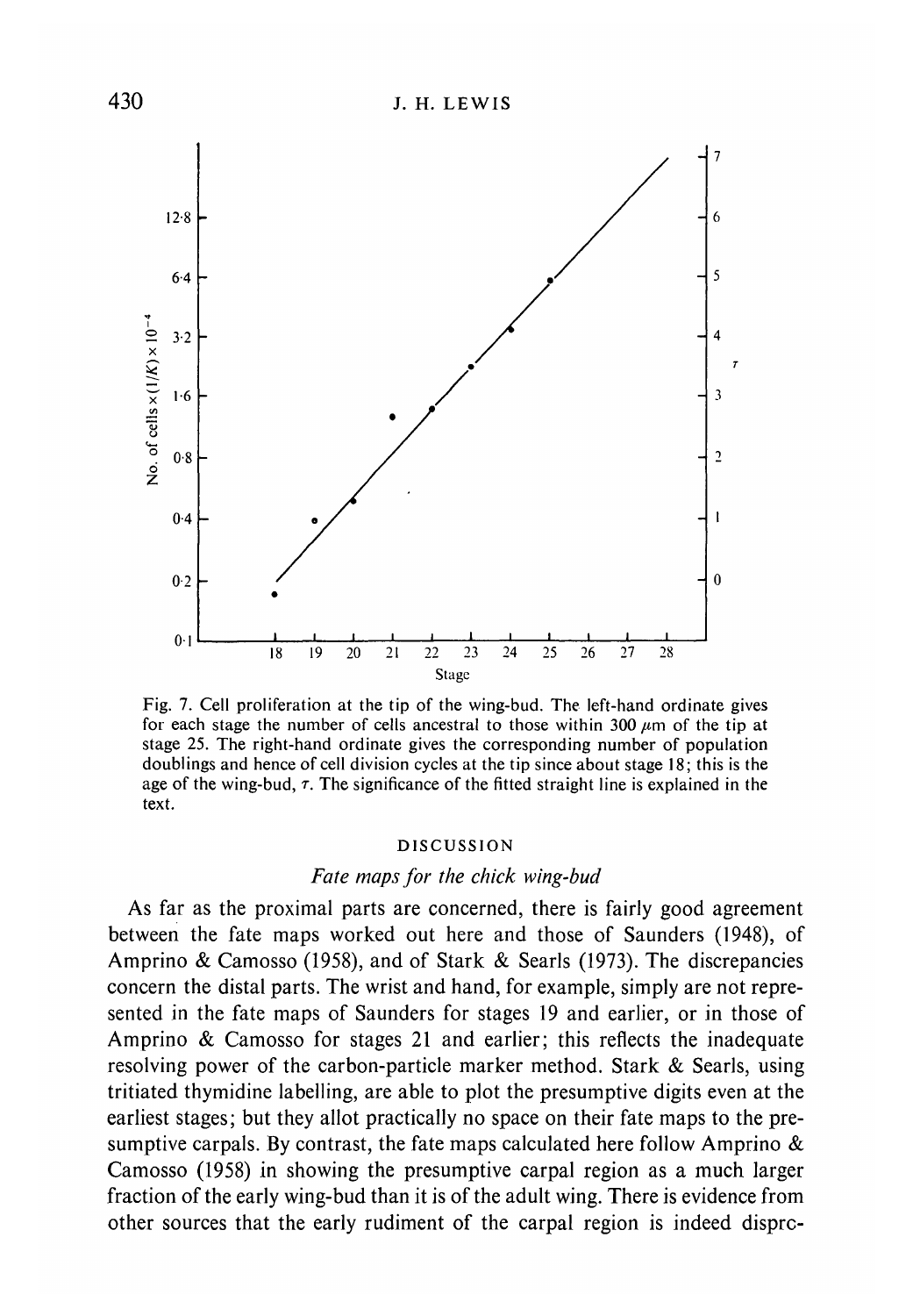portionately large. The change in its relative size depends on changes of cell population density and proliferation rate. By about stage 31, the cells in the wrist are packed together to about twice the mean number per unit volume found in the forearm and metacarpal regions on either side, and the dilution of tritiated thymidine label shows that since stage 24 they have undergone on average about one division cycle less than the cells in those adjacent segments (J. Lewis, unpublished observations). From whole mounts stained with alcian green at the intervening stages, it can be seen directly that while the forearm increases its length by a factor of 4 or 5, the rudiment of the wrist barely grows at all (Wolpert, Lewis & Summerbell, 1974). From these whole mounts, it looks as though even the fate map borrowed here from Amprino & Camosso for stage 25 may allot too little space to the carpals, placing the boundary between them and the forearm about 100  $\mu$ m too close to the tip.

Apical ridge removal provides further evidence of the peculiarity of the wrist rudiment (Summerbell, 1974). There is a period of about 4 stages during which that operation always gives a limb truncated through the wrist, implying that the rudiment of the wrist takes about twice as long as the rudiment of a long bone to be laid down by the progress zone mechanism.

# *The cell cycle time in the chick wing-bud*

There do not seem to be any other published estimates of the relation between the Hamburger-Hamilton stage and the age of the wing-bud measured in cell division cycles at its tip. The cell cycle time has, however, been measured by Cairns (1966) and by Janners & Searls (1970), using tritiated thymidine. Their values can be compared with the present estimate that one cell cycle at the tip lasts 1-5 Hamburger-Hamilton stages. According to Janners & Searls, the stage length increases from about 4 h at stage 19 to about 8 h at stage 24. Thus  $1.5$ stages at stage 19 equals about 6 h, and at stage 24 about 12 h. Cairns (1966) finds the cell cycle time to range between roughly 6 and 8 h from stage 19 to stage 23. Janners & Searls (1970), however, find the cycle time to be almost twice as long: 13-5 h at stage 19 near the tip of the bud and 13-2 h at stage 24 there. But these latter figures may be overestimates if, as we have suggested elsewhere (Summerbell & Lewis, 1975), Janners & Searls underestimate the labelling index in their experiments. I have in fact repeated a few of Janners & Searls' continuous labelling measurements, and get consistently higher values for the labelling index (J. Lewis, unpublished observations). My measurements, however, like those of Janners & Searls, show a wide scatter, perhaps because of local fluctuations of growth rate within the limb-bud. This makes it difficult to deduce an accurate value for the cell cycle time by the continuous labelling method. It is noteworthy that whereas Janners and Searls find the cell cycle time near the tip to be slightly *longer* at stage 19 than at stage 24, Hornbruch & Wolpert (1970) find the mitotic index there to be almost twice as high as at stage 24, implying that the cycle time is much *shorter* at stage 19 than at stage 24.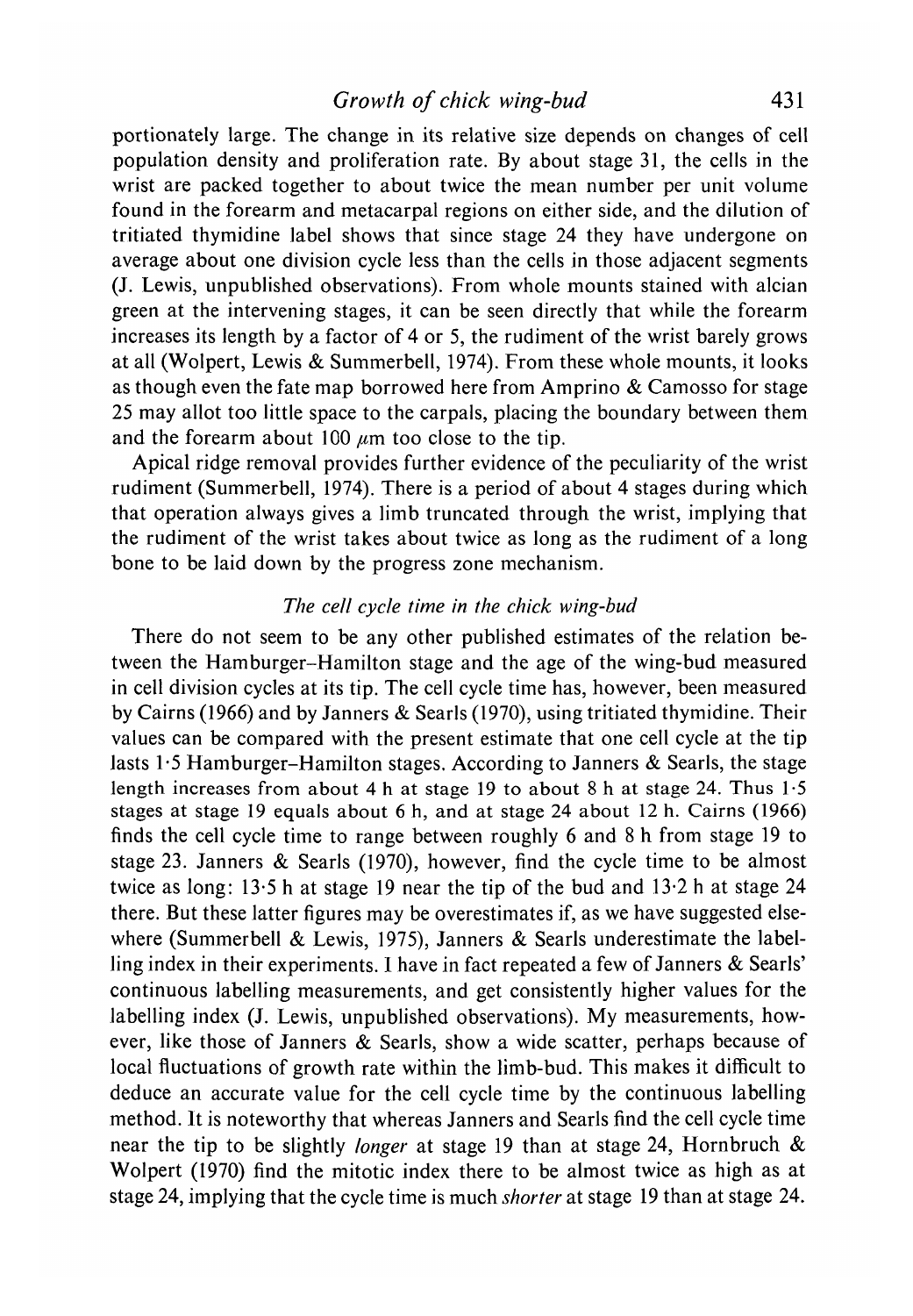# 432 J. H. LEWIS

Taking all these results together, the fate map calculation seems to give estimates of the relation between the stage and the cell cycle count that agree tolerably well with independent data on cell cycle times.

## *Cell cycles, limb segments, and the progress zone theory*

According to our progress zone theory (Summerbell *et ah* 1973; Summerbell & Lewis, 1975), the patterning of the limb depends on a timing mechanism. The parts are laid down in proximo-distal succession by proliferation of the cells in a 'progress zone' at the tip of the limb-bud; and they emerge from that zone equipped with 'positional values' which govern their subsequent growth and differentation into the appropriate bones, muscles, etc. The positional value of each cell may directly determine its behaviour, so that differentiation outside the progress zone is cell-autonomous; or, perhaps more probably, the local mean positional value may specify the parameters of some later short-range cellcell interactions which thereby generate in each region the appropriate histological details. The positional value is itself determined by the time which has been spent in the progress zone; the tissue which comes out very early forms the proximal part of the humerus, and the tissue which comes out very late forms the tips of the digits. We have suggested that the measure of time in the progress zone, by which the positional value is established, may be the number of division cycles undergone there. Now the stage at which each part of the limb emerges from the progress zone can be estimated from the results of apical ectodermal ridge removal (Summerbell, 1974). Fig. 7 then gives for each stage the corresponding number of cell division cycles that have elapsed at the tip of the bud (see Summerbell & Lewis, 1975, fig. 5). Within the limits of experimental error, the results fit the hypothesis that each skeletal element, or row of parallel skeletal elements, corresponds to an interval of one cell cycle. As explained above, we may regard the wrist of the chick as equivalent to about two such limb segments, represented by two rather ill-defined rows of embryonic carpals. The chick wing then comprises 7 segments: upper arm, forearm, carpals I, carpals II, metacarpals, phalanges I, phalanges II. These are laid down between stage 18 and stage 28; and between stage 18 and stage 28, according to Fig. 7, about seven cell division cycles elapse at the tip of the limb-bud.

Thus the quasi-periodic pattern of the limb, with its alternation of bones and joints, may be somehow correlated with the periodicity of cell division. A positional value established by counting division cycles may serve to modulate the repetition, so that each segment grows and develops in a distinctive fashion. The underlying mechanisms are as yet obscure; it should be emphasized that the cells do not appear to divide in synchrony either in the progress zone or elsewhere in the limb-bud.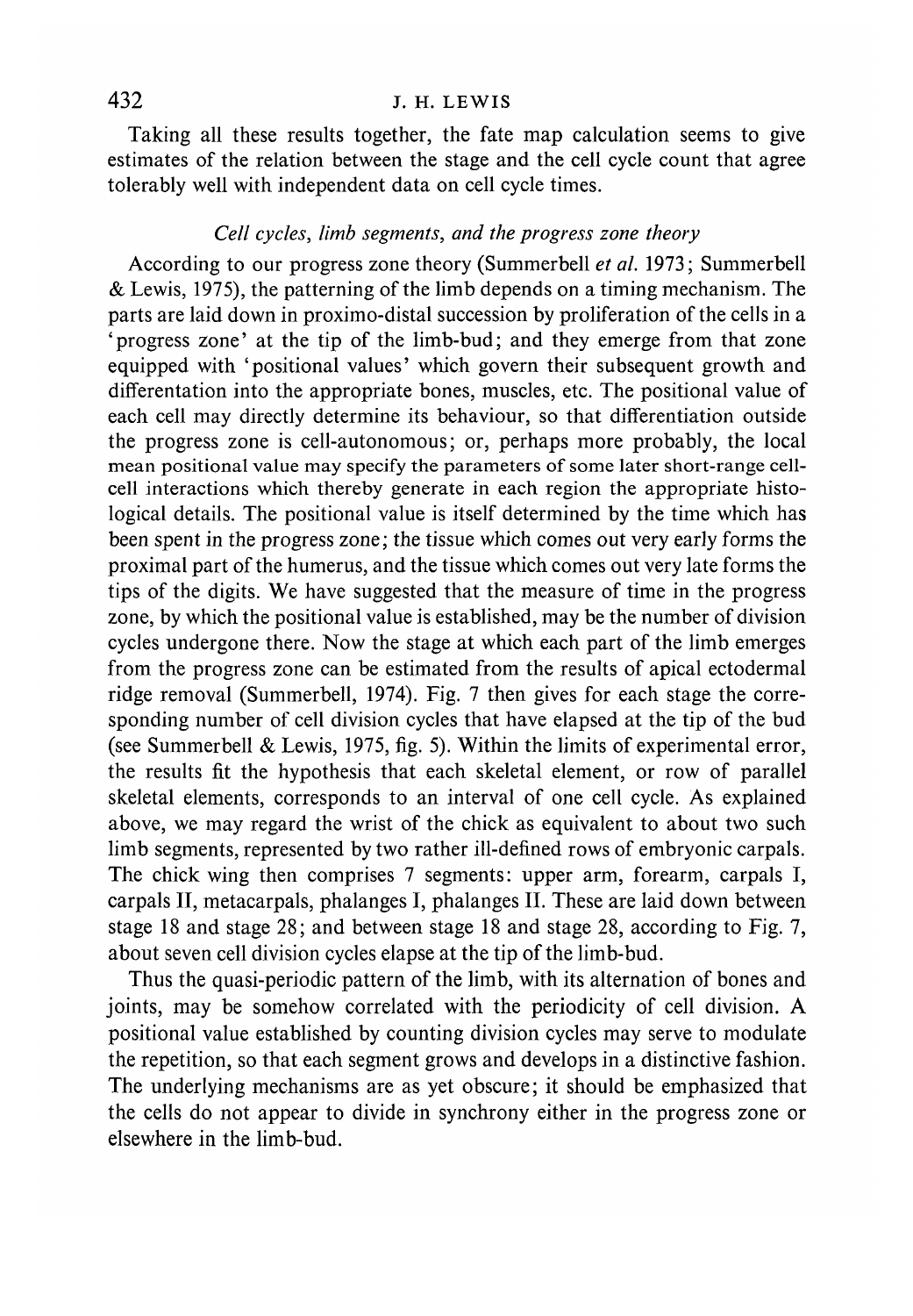# *Growth of chick wing-bud* 433

# *General applicability of the method*

The method presented here for calculating fate maps has two virtues: it does not require the use of markers, which may wander or fade, and it does not depend on surgical interference. Instead, the necessary data on cell numbers and mitotic index can all be gathered from sections of the fixed entire organ rudiment. Thus the method should be especially valuable for small and inaccessible structures, such as the imaginal discs of insects. The resolution attainable is not limited by the magnification of a dissecting microscope or the clumsiness of micro-surgery. Thus the fate maps given here for the chick wing-bud show the origins of the most distal parts even at very early stages, whereas carbonparticle fate maps have left these something of a mystery. In fact, the present maps approach the irreducible limit of resolution for any fate map, set by the amount of random cell movement and mixing (Lewis, Summerbell & Wolpert, 1972). The extent to which this blurs the boundaries between presumptive territories is discussed elsewhere (Lewis, 1973).

The calculation depends on certain assumptions - for example, that the duration of the mitotic phase is constant. This should ideally be checked. The most serious limitation of the method is, however, geometrical: the analysis is basically one-dimensional. It becomes much more difficult if the rate and direction of growth vary according to the position along other axes besides the main axis of outgrowth. Systems undergoing complicated distortions, such as the avian blastoderm or the amphibian gastrula, would present problems. On the other hand, the method could easily be applied to structures with a high degree of symmetry, such as plant meristems, or the retina, where outgrowth is radial.

It may sometimes be a long dull job to gather the data for the calculations (especially if there are no published measurements available already). On the other hand, one can extract a lot of useful and detailed information besides the fate maps themselves. In this paper, for example, it has been possible to relate the morphological stage to the age measured in cell division cycles in a particular region. The findings cast a faint but fresh light on the mechanism by which an anatomical pattern is laid down in a growing embryo.

I thank Lewis Wolpert, Dennis Summerbell, Margaret Goodman and the Science Research Council for guidance, comments, practical help and money.

#### **REFERENCES**

- AMPRINO, R. & CAMOSSO, M. (1958). Analisi sperimentale dello sviluppo dell' ala nell' embrione di polio. *Wilhehn Roux Arch. EntwMech. Org.* **150,** 509-541.
- CAIRNS, J. M. (1966). Cell generation times and the growth of the chick wing bud. *Am. Zool.* 6, 328.
- HAMBURGER, V. & HAMILTON, H. L. (1951). A series of normal stages in the development of the chick embryo. /. *Morph.* 88, 49-92.